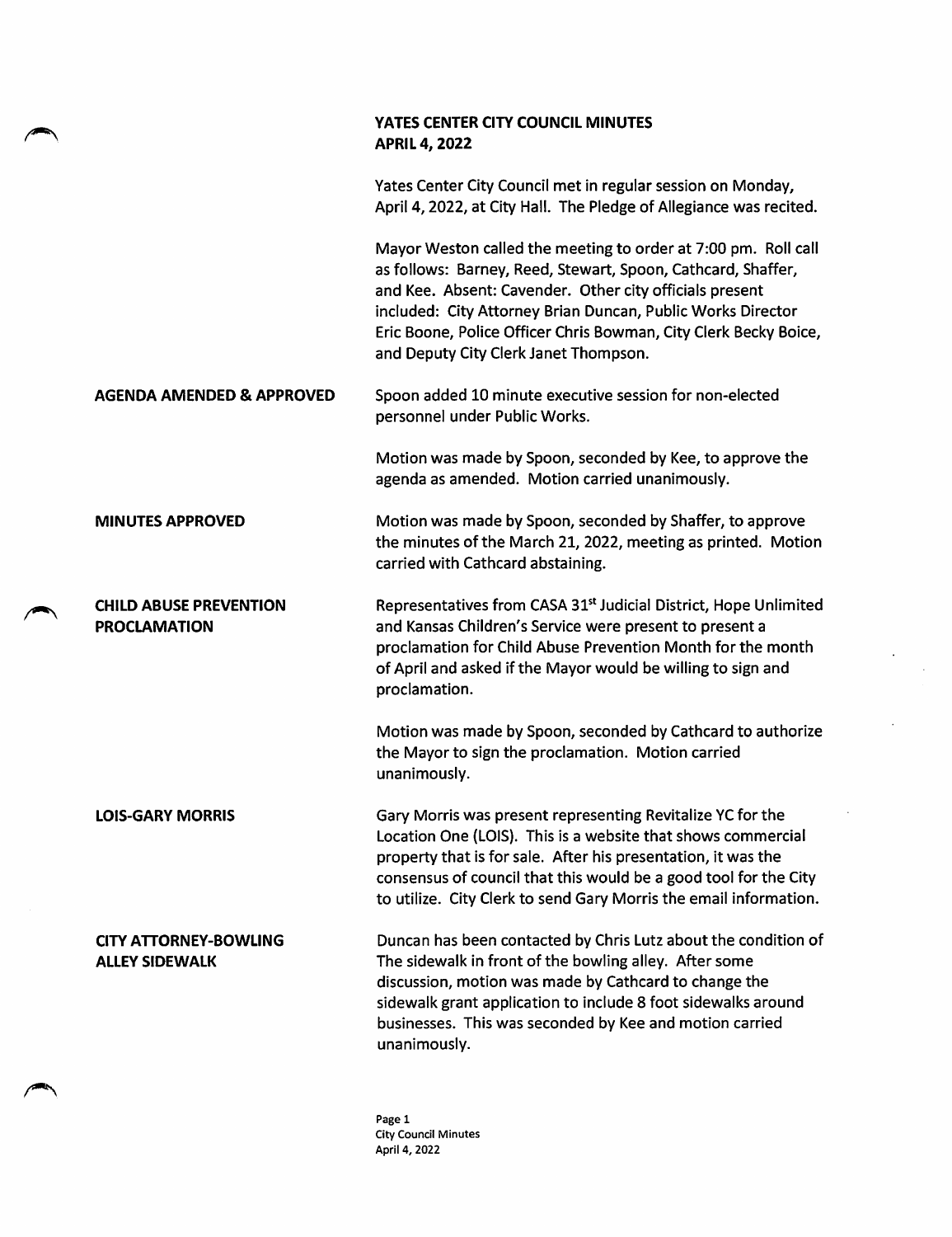| <b>COMMITTEE REPORTS</b>                                          |                                                                                                                                                                                                                                                                                                                                          |
|-------------------------------------------------------------------|------------------------------------------------------------------------------------------------------------------------------------------------------------------------------------------------------------------------------------------------------------------------------------------------------------------------------------------|
| <b>ADMINISTRATIVE</b><br><b>INDUSTRIAL PARK SIGN</b>              | Spoon presented an artist's rendition of the Industrial Park sign.<br>No decision was made as the location has not been determined<br>as of yet.                                                                                                                                                                                         |
| <b>AUDIT MANAGEMENT</b><br><b>REPRESENTATIVE LETTER</b>           | Motion was made by Kee, seconded by Shaffer to authorize the<br>Mayor to sign the Audit Management Representative letter.<br>Motion carried unanimously.                                                                                                                                                                                 |
| <b>ANIMAL SHELTER WORK</b>                                        | Fresh rock around the pens is needed as well as a gutter on the<br>south end. Council requested street department scoop around<br>the pens and then put the rock down. Decision on a gutter will<br>be at a later date.                                                                                                                  |
| <b>ADOPT ORDINANCE CORRECTING</b><br><b>WARD DIVISION WORDING</b> | After discussing the Ward division wording, this was tabled until<br>the next meeting.                                                                                                                                                                                                                                                   |
| <b>CODE ENFORCEMENT/ANIMAL</b><br><b>CONTROL OFFICER</b>          | Motion was made by Kee, seconded by Spoon to authorize the<br>Administrative committee advertise, interview and hire for the<br>Code Enforcement/Animal Control Officer. Motion carried<br>unanimously.                                                                                                                                  |
| <b>SAFETY</b>                                                     | Nothing at this time.                                                                                                                                                                                                                                                                                                                    |
| <b>PUBLIC WORKS</b>                                               |                                                                                                                                                                                                                                                                                                                                          |
| DAM SPILLWAY REPAIR BID                                           | The bid from TS Construction was amended with the number of<br>loads which was 25-30 and not to exceed 38. Bid total was<br>\$26,800 plus \$400 per load. This brings the bid not to exceed<br>\$42,000. Motion was made by Spoon, seconded by Stewart to<br>accept bid with corrections. Motion carried unanimously.                    |
| <b>CLEAN UP DAY</b>                                               | After some discussion, motion was made by Spoon, seconded<br>by Shaffer to set Sunday, May 8, 2022 as clean up day. Street<br>department will pick up allowed items during the week of May<br>9 <sup>th</sup> . Items allowed to be picked up will be posted on Facebook<br>as well as printed in the paper. Motion carried unanimously. |
| <b>CORRECTING WATER RATES</b><br><b>WORDING</b>                   | Motion was made by Spoon, seconded by Kee to adopt<br>Ordinance 1160 correcting the water rates wording. Motion<br>carried unanimously.                                                                                                                                                                                                  |
| <b>EXECUTIVE SESSION</b>                                          | Motion was made by Spoon, seconded by Shaffer to enter into<br>a 10 minute executive session, in the council room for the<br>purpose of discussing non-elected personnel because if this<br>matter were discussed in open session, it might invade the<br>privacy of those discussed. The City Attorney also present.                    |
|                                                                   | Page 2<br><b>City Council Minutes</b><br>April 4, 2022                                                                                                                                                                                                                                                                                   |